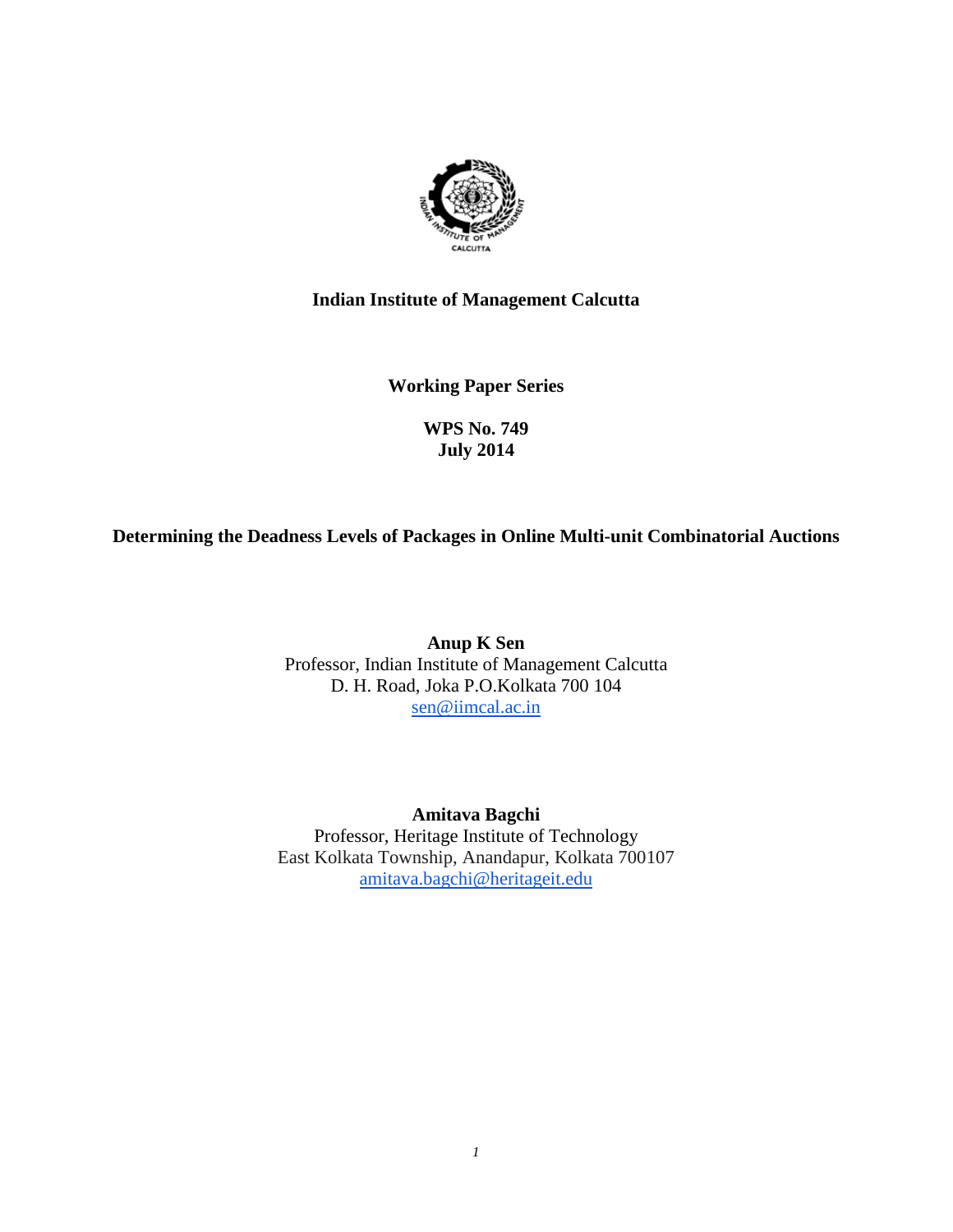## **Determining the Deadness Levels of Packages in Online Multi-unit Combinatorial Auctions**

Anup K Sen Amitava Bagchi Indian Institute of Management Calcutta Heritage Institute of Technology Kolkata

### **Abstract**

In online iterative combinatorial auctions, the deadness level (DL) of a package serves as a tight lower bound on a fresh bid that can be meaningfully placed on the package. Computational methods exist for determining the DL values of packages in the single-unit case. But when there are multiple identical units of items, these levels are hard to determine, and no closed form expression or computational method has been proposed as yet. This note examines the properties of package DLs in the multi-unit case; it provides theoretical results with supporting illustrative examples and presents for the first time an exact method for computing DL values. This could help to promote more widespread use in industry of such online auctions.

**Keywords:** Multi-unit combinatorial auctions, online combinatorial auctions, deadness levels (DLs)**,** intelligent agent-based systems

## **1. INTRODUCTION**

When complementary items are put on auction, bidders must be permitted to bid on packages (*i.e.*, bundles) of items. In such combinatorial auctions (CAs), bidders need guidance from the seller to estimate package valuations correctly. When only one unit of each item is on auction, we can make use of the notion of 'quotes' (Sandholm 2002) to define a lower bound (*Deadness Level DL*) and an upper bound (*Winning Level WL*) for each package. These bounds can be readily computed, enabling bidders to place bids in the intermediate region between them. But when multiple identical units of items are on auction, no method is currently available for computing the exact value of the DL of a package.

The best known example of the single-unit CA is the FCC spectrum auction conducted by the U.S. government. This auction is multi-round, and information about its current state is provided to bidders in the inter-round breaks (Brunner *et al*., 2010; Kagel *et al*., 2010). Our interest, however, is in online (*i.e.*, continuous), iterative (Parkes, 2006), multi-unit eBay-like auctions, in which, in addition to the maximization of the seller's revenue, an important objective is bidder satisfaction and high bidder participation. A bidder must be allowed to join and leave the auction at any time, which compels the seller to provide information feedback after each bid in the form of a lower bound (*Multi-unit Deadness Level MDL*) and upper bound (*Multi-unit Winning Level MWL*) on packages of interest. Such auctions have a pre-announced duration, and winners are determined at termination with the help of a WDP (*Winner Determination Problem)* algorithm (Sandholm, 2006).

Multi-unit CAs differ from single-unit CAs in that a package *p* consists of a *multi-set* of items, and more than one bid on *p* can get included in a winning combination. This forces a more careful interpretation of the meanings of the deadness and winning levels. Significant cost reductions are possible in the procurement of goods and materials if multi-unit CAs can be efficiently implemented. The major difficulty lies in determining an exact value of the deadness level *MDL*(*p*) of a package *p*, and this problem has remained unsolved for some years. In this paper we propose a method for the first time for computing *MDL*(*p*) accurately; this will make it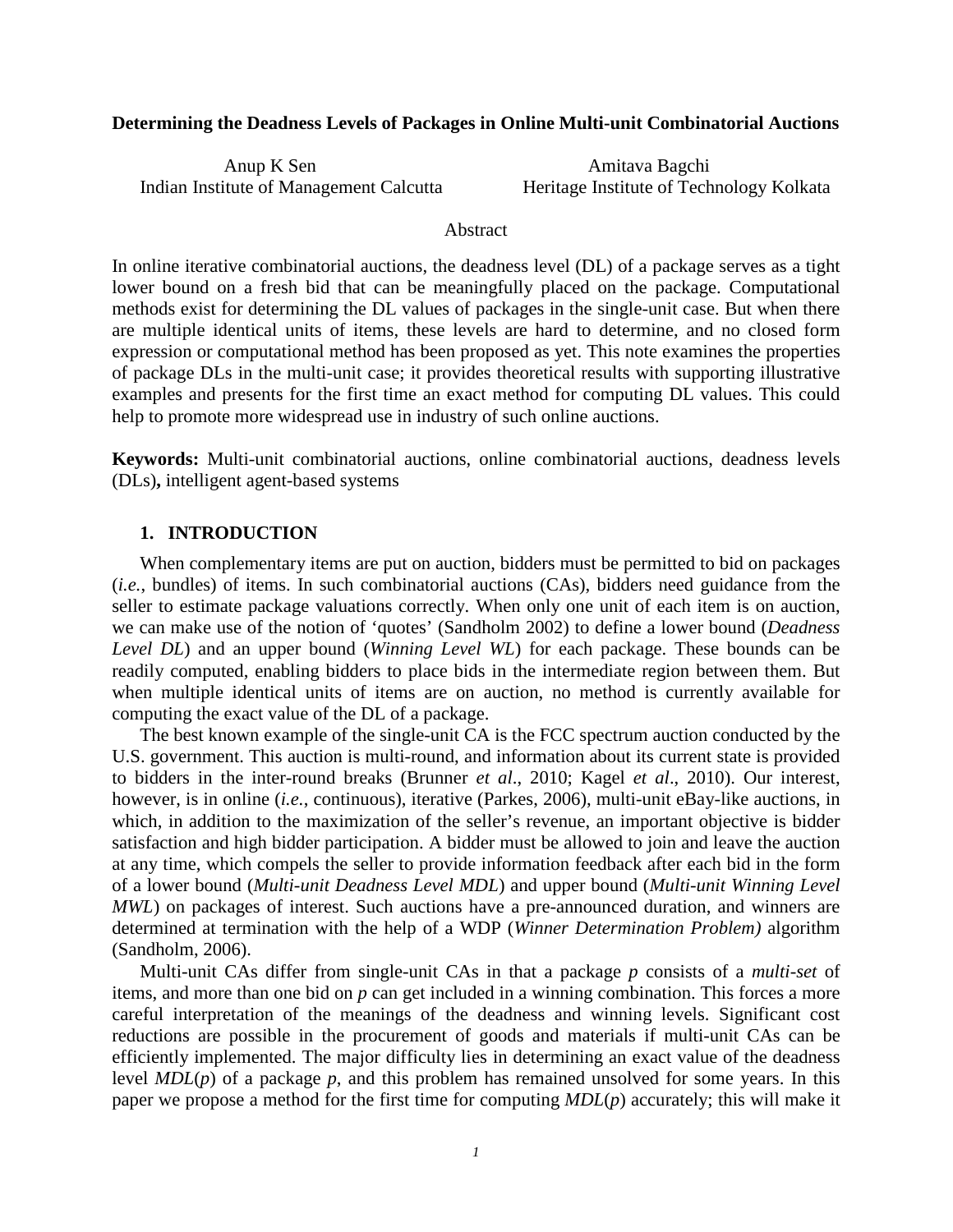possible for a bidder to restrict a bid *B* on a package *p* to the "safe" range between *MDL*(*p*) and  $MWL(p)$ , thereby keeping  $(p,B)$  in contention for inclusion in winning combinations in future.

The objectives of this paper are twofold:

- To establish the properties of the Deadness and Winning Levels (*MDL*s and *MWL*s) of packages in the multi-unit case; these properties are often interesting and sometimes differ from the ones in the single-unit case;
- To describe a scheme for the exact computation of the MDL of a package at any given instant during an online multi-unit CA; we provide a programming procedure and give some computational results.

### **2. BOUNDS ON MEANINGFUL BIDS**

Let  $S = \{X^{\alpha}, Y^{\beta}, \ldots\}$  be a multi-set of items on auction; here *S* consists of *α* identical units of item *X*, *β* identical units of item *Y*, and so on. The auction starts at time instant 1 and ends at some time instant  $T > 1$ . Bids  $b(q_1,1)$ ,  $b(q_2,2)$ ,...,  $b(q_T,T)$ , having non-negative integer values, are placed by bidders on packages  $q_1, q_2, \ldots, q_T$  at successive integer time instants 1, 2,..., *T*, where for  $1 < t < T$ ,  $q_t$  is a multi-set that is a subset of *S*. The packages  $q_1, q_2,..., q_T$  are not necessarily distinct. (Bids arrive at irregular time intervals; the instants are numbered 1, 2, 3, … , just for convenience.)

**Definition 1:** *Maxfit*( $p$ , $t$ ): Let  $p$  be any package (*i.e.*,  $p$  is any subset of *S*). We view  $p$  as a container and insert the packages  $q_k$ ,  $1 \leq k \leq t$ , into p in a non-overlapping manner, no bid being used more than once, ensuring for each item that the number of units put into *p* does not exceed the capacity of *p. Maxfit*(*p*,*t*) is the maximum sum obtainable of the corresponding bid values.

While no bid is used more than once when filling up  $p$ , the same package (occurring as two different  $q_k$ 's in the bid sequence) might get included more than once in  $p$ , which cannot happen in the single-unit case. Thus more than one copy of a package can be simultaneously *active* with its own bid value, and these copies can be considered independently for inclusion in the (provisional) winning combinations. Other copies of the package might be inactive and not play any further role in the auction (see Example 1 below).

**Definition 2:** a)  $MWL(p,t)$ : The *Winning Level* of a package *p* at time instant *t* is the smallest (non-negative) bid *B* on a copy of *p* at instant  $t+1$  that makes the pair  $(p,B)$  a member of a provisional winning combination of packages at instant *t***+**1.

The definition is the same as in the single-unit case (Adomavicius and Gupta, 2005), except that more than one copy of *p* might be simultaneously active.

b) *MDL*(*p*,*t*): The *Deadness Level* of a package *p* at time instant *t* is the smallest bid *B* on a copy of *p* at instant *t***+**1 such that there exists a (hypothetical, perhaps empty) sequence of bids that puts the pair  $(p,B)$  in a provisional winning combination of packages at some instant  $t_1 > t+1$ .

A bid of value  $B = MWL(p,t)$  on p at instant  $t+1$  ensures that the pair  $(p,B)$  is in a winning combination at instant  $t+1$ , while a bid of value  $B' = MDL(p,t)$  on p at instant  $t+1$  implies that there exists a continuation of the auction such that the pair  $(p, B')$  is in a winning combination at a future instant. When we say *'(p,B) is in a winning combination'* we imply that any ties in value are resolved in favor of  $(p,B)$ ; in order for  $(p,B)$  to be in a winning combination unequivocally, *B* must exceed  $MWL(p,t)$  (or  $MDL(p,t)$  as the case may be) by a small amount (say the bid increment).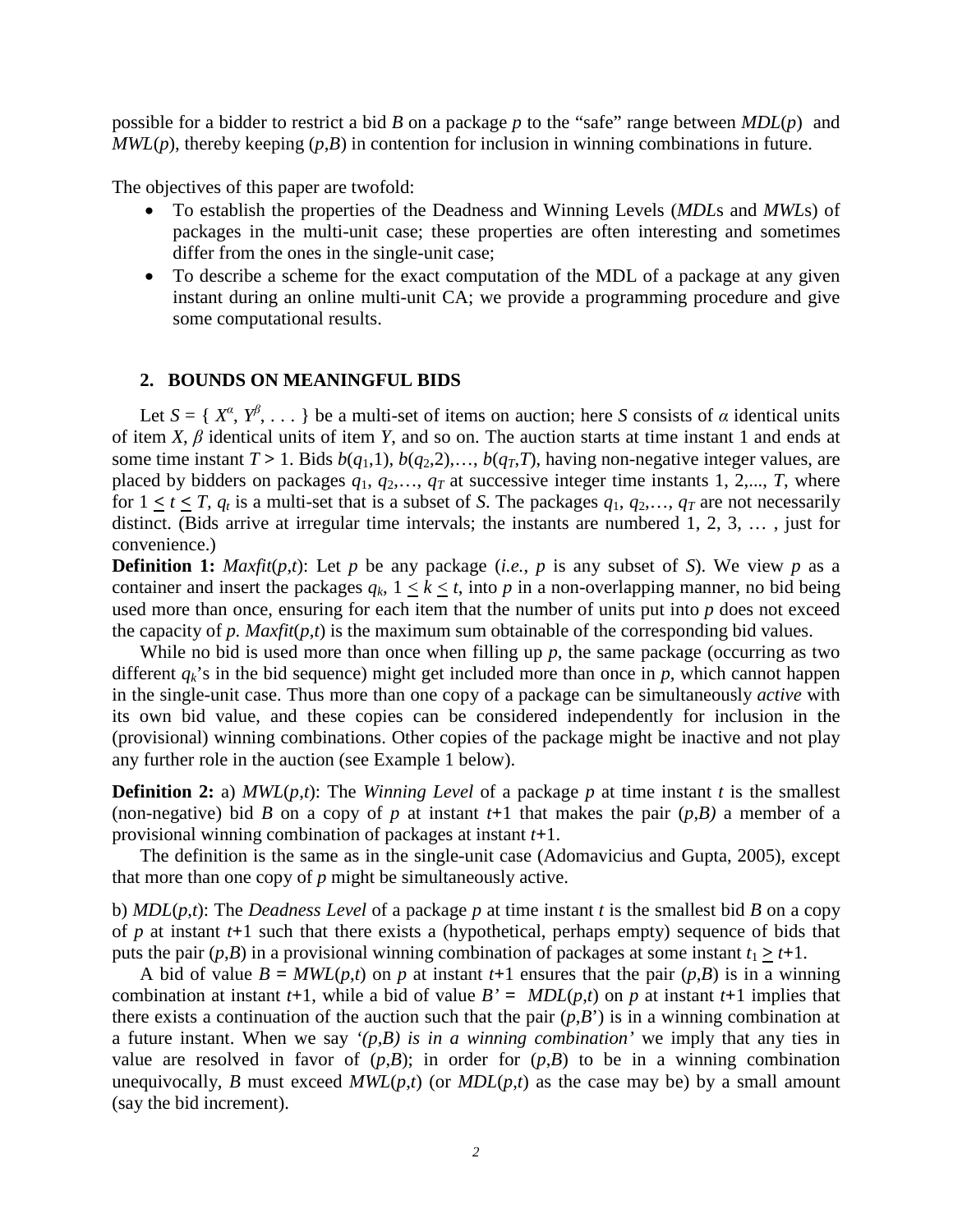**Example 1:** Let the multi-set *S* of items consist of 8 units of *X* and 8 units of *Y*, and suppose that  $T > 5$ . For ease of notation we write  $S = X^8 Y^8$ . Let the given sequence of bids be as follows:  $b(X^2Y^2,1)$  = 20,  $b(X^2Y,2)$  = 25,  $b(X,3)$  = 30,  $b(X^3Y^5,4)$  = 100,  $b(XY^2,5)$  = 35. This says the first bid of value 20 has been placed on a package consisting of two units of *X* and two units of *Y*, the second bid of value 25 has been placed on a package consisting of two units of *X* and one unit of *Y*, and so on. Let  $p = X^2 Y^2$ ; then  $S \psi = X^6 Y^6$  (see Figure 1). The values of *MWL*(*p*) and *MDL*(*p*) after each bid are shown in Table 1.

| $p = X^2Y^2$ | $\Lambda_D = X^6 Y^6$ |
|--------------|-----------------------|
|--------------|-----------------------|

Figure 1: Regions  $p$  and  $S\varphi$  in  $S=X^8Y^8$ 

At the end of instant 1 there is only one package and it fits into  $p$  as well as into  $S\varphi$ . Suppose a bid of 0 is placed on a copy of *p* at instant 2. This copy of *p* fits into *S* in addition to the existing package  $X^2Y^2$ , and the two together have a total bid value of 20, so  $MWL(p,1) = 0$ . Consequently,  $MDL(p,1) = 0$  as well. At instant 2, a bid of 25 is placed on the package  $X^2Y$ . *MWL* (*p*,2) remains 0 because a copy of *p* with bid 0 will fit into *S* along with the two packages  $X^2 Y^2$  and  $X^2 Y$ , and the three packages together will have a total bid value of 45.

| $S = X^8Y^8, p = X^2Y^2, S\psi = X^6Y^6$ |          |            |                      |                    |                           |        |        |
|------------------------------------------|----------|------------|----------------------|--------------------|---------------------------|--------|--------|
| <b>Instant</b>                           | Package  | <b>Bid</b> | $\textit{Maxfit}(S)$ | $\text{Maxfit}(p)$ | $\text{Maxfit}(S\vert p)$ | MWL(p) | MDL(p) |
|                                          | $X^2Y^2$ | 20         | 20                   | 20                 | 20                        |        |        |
| 2                                        | $X^2Y$   | 25         | 45                   | 25                 | 45                        |        |        |
| 3                                        | Χ        | 30         | 75                   | 30                 | 75                        |        |        |
| 4                                        | $X^3Y^5$ | 100        | 175                  | 30                 | 155                       | 20     | 20     |
|                                          | $XY^2$   | 35         | 190                  | 65                 | 155                       | 35     | 25     |

**Table 1: Values of**  $MWL(p)$  **and**  $MDL(p)$  **in Example 1** 

At instant 3 a bid of value 30 is placed on the package *X*. *Maxfit*(*S*,3) and *Maxfit*(*S*\p,3) both become 75, and  $\text{Maxfit}(p,3)$  becomes 30. If we now place a bid of 0 on a copy of p at instant 4, this will fit into *S*, so  $MWL(p,3)$  and  $MDL(p,3)$  both remain 0. At instant 4, the bid of value 100 on  $X^3 Y^5$  increases *Maxfit*(*S*) to 175, but *Maxfit*(*S*\p) is only 155 because the four packages do not all fit into *S* $\uparrow$ *p*. So *MWL*(*p*,4) = 20 since a bid of 20 on *p* now makes (*p*,20) a part of the winning combination {  $(p,20)$ ,  $(X^2Y,25)$ ,  $(X,30)$ ,  $(X^3Y^5,100)$  }. *MDL* $(p,4)$  is also 20 because a bid of  $(X^2Y^2, 20)$  at instant 5 makes it a part of winning combination.

At instant 5, the bid of 35 on the package  $XY^2$  changes *Maxfit*(*S*) to 190. *MWL*(*p*,5) increases to 35, but *MDL*(*p*,5) becomes 25 because a bid of 25 on *p* at instant 5 followed by a bid of 100 on  $X^4Y^4$  does not change *Maxfit*(*S*) and yields the winning combination {  $(X^2Y^2, 25)$ ,  $(X,30)$  $(XY^2,35)$ ,  $(X^4Y^4,100)$  }. Here two copies of *p*, namely,  $(X^2Y^2, 25)$  and {  $(X,30)$ ,  $(XY^2,35)$  }, are part of the winning combination. We note that: i) the original bid of 20 on  $p = X^2Y^2$  remains active until instant 4, but at instant 5 when  $MDL(p)$  increases to 25, the bid  $(X^2Y^2, 20)$  becomes inactive and plays no further role in the auction; ii) at instant 5 there are two bids that together fit into *p* with a total value of 65.  $\Box$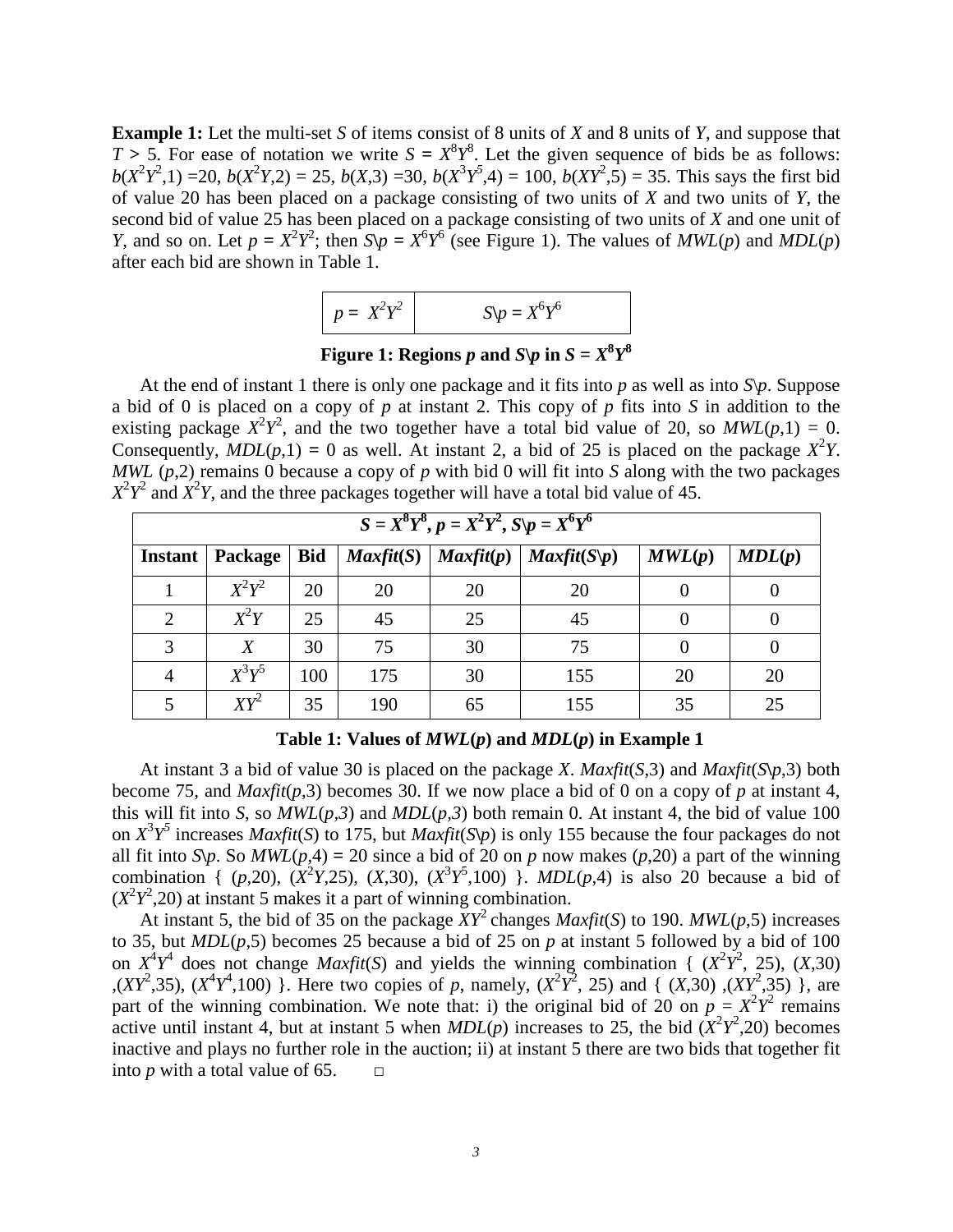#### **2.1 BASIC PROPERTIES**

We now list some basic theoretical properties of online multi-unit CAs. In the single-unit case, the following results are known to hold (Adomavicius and Gupta, 2005):

i)  $Maxfit(p,t) + Maxfit(S\varphi, t) \le Maxfit(S,t);$ 

ii)  $WL(p,t) = Maxfit(S,t) - Maxfit(S\backslash p,t);$ 

iii)  $DL(p,t) = Maxfit(p,t);$ 

iv)  $DL(p,t) \leq WL(p,t);$ 

v) *DL*(*p,t*) is non-decreasing in *t*.

These results do not all generalize to the multi-unit case. For example, (i) and (iii) are no longer valid. In Table 1, at all five instants,  $MDL(p,t) < Maxfit(p,t)$  and therefore  $MDL(p,t)$  cannot be directly determined by computing  $\text{Maxfit}(p,t)$ . In addition,  $\text{Maxfit}(p,t) + \text{Maxfit}(S\backslash p,t)$ *Maxfit*(*S,t*), because some of the packages on which bids have been placed fit into both *p* and *S*\*p*. But (ii), (iv) and (v) continue to hold as shown below.

### **Claim** 1:  $MDL(p,t) \leq MWL(p,t) = Maxfit(S,t) - Maxfit(S(p,t))$ .

**Proof**: The claim follows from the definitions of *MDL*(*p,t*) and *MWL*(*p,t*). Clearly, *MDL*(*p,t*) can never exceed  $MWL(p,t)$ . If a bid  $B \geq (Maxfit(S,t) - Maxfit(S(p,t))$  is placed on p at instant t+1, then  $(p,B)$  becomes a part of the provisional winning combination.  $\Box$ 

**Claim 2**: If a bid of value  $B < MDL(p,t)$  is placed on *p* at instant  $t+1$ , then the pair  $(p,B)$  becomes inactive and plays no further role in the auction.

**Proof:** By the definition of *MDL*(*p,t*), the bid (*p*,*B*) cannot form a part of any winning combination in future. □

### **Claim 3**: For any package *p*, *MDL*(*p*,*t*) is non-decreasing in *t*.

**Proof**: Consider any instant *k*, and suppose that  $MDL(p,k) = A$  and  $MDL(p,k+1) = B$ . We have to show that  $A \leq B$ . We argue as follows. All the bids that have been placed at all instants  $\leq k$ remain in consideration at instant  $k+1$ ; however, one additional bid  $b(q_{k+1},k+1)$  is placed at instant *k***+**1. By definition, *A* is the *smallest* bid on *p* at instant *k***+**1 for which there exists a sequence of bids that puts  $(p,A)$  in the (provisional) winning combination at a future instant. When computing A, all possible future sequences of bids placed at instants  $> k+1$  are taken into consideration. The bid  $b(q_{k+1},k+1)$  that actually gets placed at instant  $k+1$  is only a particular case, and it imposes a constraint on the value of *B* but not on that of *A*, so  $A \leq B$ .  $\Box$ 

#### **3. COMPUTATION OF MDL VALUES**

No systematic procedure for computing the *MDL* value of a package *p* at instant *t* in a multi-unit CA has been suggested as yet. Here we propose for the first time a method for determining *MDL*(*p*,*t*) exactly. It works as follows: From the set  $\Delta_t = \{b(q_k, k), 1 \le k \le t\}$  of bids that have been placed in the auction at instants  $\lt t$ , create all possible subsets of bids that fit into  $\mathcal{S}\backslash p$ . Let these subsets be  $p_1$ ,  $p_2$ , ...,  $p_j$  (viewed as packages) in arbitrary order. Every  $p_k$  has an associated value  $B_1(k)$  which is the sum of the bid values of its constituent bids. Suppose there is a bid *B* on *p* and a bid  $B_2(k)$  on package  $q_k = (S \backslash p) \backslash p_k$ . Then  $p + p_k + q_k = S$ , and we try to achieve  $B + B_1(k)$  $+ B_2(k) = \text{Maxfit}(S, t)$  (see Figure 2). To get a lower bound on the value of *B*, we eliminate from the set  $\Delta_t$  those packages that have been used in computing  $B_1(k)$ , then pack into p as many as possible of the remaining packages in  $\Delta_t$  so as to maximize the total value of the corresponding bids.  $MDL(p,t)$  is obtained by varying  $p_k$  to find the smallest value of *B* that satisfies the above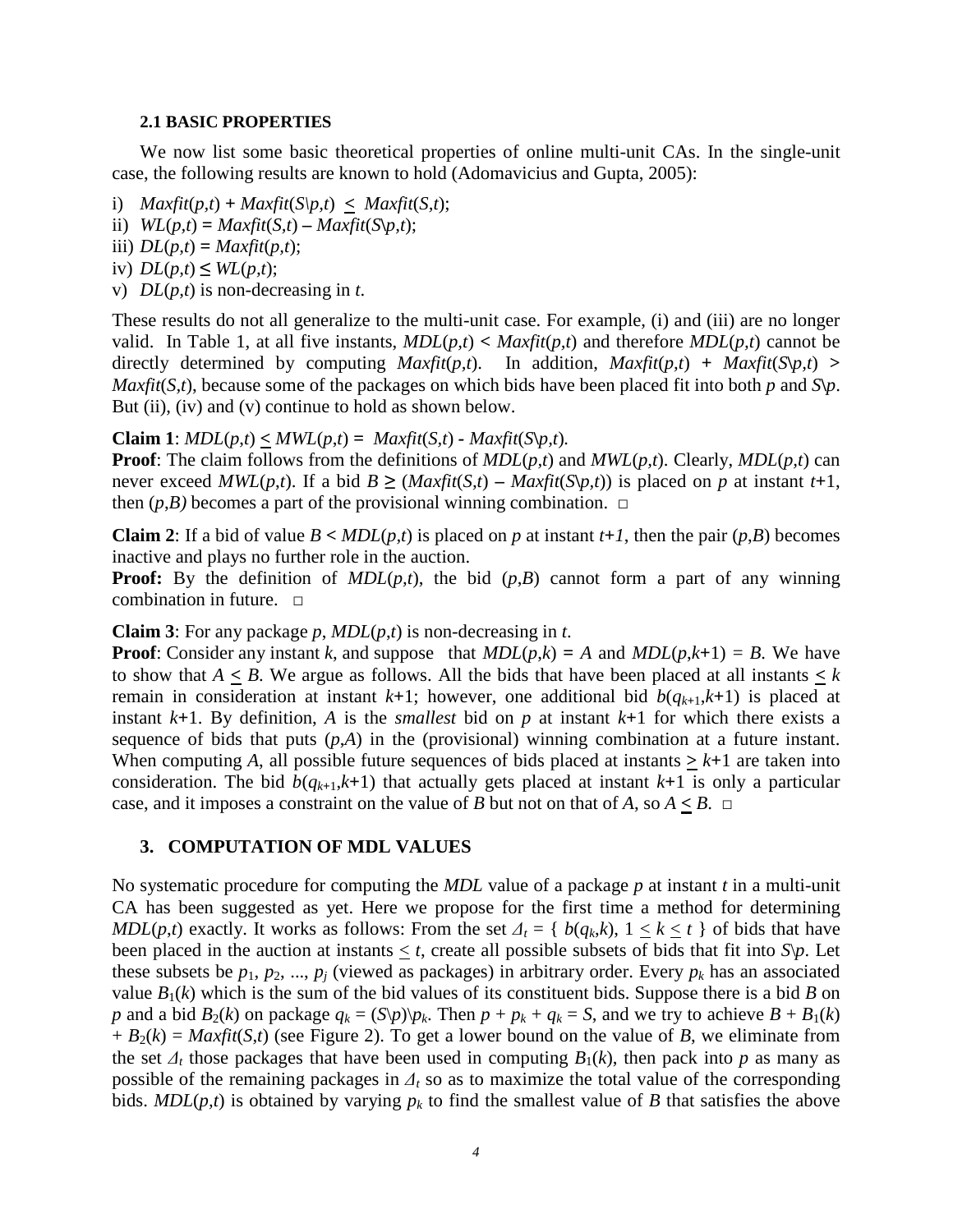conditions (see Function Compute\_MDL and Example 2 below).



// The function Compute\_MDL computes  $MDL(p,t)$  from the set of bids  $\Delta_t = \{ b(q_k, k), 1 \le k \le t \}$ *function* Compute MDL(*package p*, *instant t*, *set of bids*  $\Delta_t$ ) { let  $MDL(p,t) = \infty$ ; compute  $M = Maxfit(S)$  from the set of bids  $\Delta t$ ; for every possible package r that fits into  $S\psi$  and consists of a subset of packages from  $\Delta_t$ let  $s = (S\downarrow p)\uparrow r$ ; // note that  $p + r + s = S$ let  $B_1$  = sum of the bid values of the packages in *r*; place a hypothetical bid  $(s, M - B_1)$ ; compute *newM* =  $Maxfit(S)$  from the set  $\Delta_t U$  { (*s, M* **-** *B<sub>1</sub>*) }; compute  $MDL(p,t) = min \{ MDL(p,t), newM - M \};$ } return *MDL(p,t)*; }

# **3.1 COMPUTATIONAL RESULTS**

We now give some computational results that illustrate interesting aspects of Compute MDL().

**Example 2:** Suppose  $S = X^9 Y^9$ ,  $p = X^3 Y^3$  and  $T \ge 10$ ; then  $S \backslash p = X^6 Y^6$ . Let  $b(X^3, 1) = 45$ ,  $b(Y^2, 2) =$ 50 and  $b(X^2Y^2, 3) = 75$  be the first three bids. Table 2 shows the other bids. Values of *r*, *s*, *B*<sub>1</sub>, *B*<sub>2</sub>, *M* and *newM* are also shown. Consider instant 4. A bid of 50 on *p* at instant 5 makes *p* a part of the provisional winning combination because we can place a (hypothetical) bid of 70 on package *XY* that will make *Maxfit*(*S*) = 255. Thus *MDL*(*p*,4) = 255 – 205 = 50. *MDL*(*p*,*t*) values at other instants are similarly obtained.  $□$ 

The data in Table 2 suggest the following observations:

- *MDL*( $p, t$ ) is non-decreasing in  $t$ , but *not*  $MWL(p, t)$ .
- *MDL*(*p*) changes even when bids are placed on packages that do not fit into *p*; *e.g.*, bids on  $X^4 Y^3$  or  $X^2 Y^4$  change *MDL*(*p,t*). This is not possible in the single-unit case.
- At instant 6, *MDL*(*p,t*) is 80, but no subset of existing bid values add up to 80, the closest such value being 75. This curious situation cannot arise in the single-unit case.
- There is no apparent pattern in the manner in which the package *r* changes with time. For example,  $r = X^5 Y^5$  at instant 4, but  $r = Y^5$  at instants 5 and 6, and  $r = X^4 Y$  at instant 7. How can we explain these sudden changes in *r*?
- The bid  $(s, B_2)$  can never decrease *Maxfit*(*S*), so *newM* > *M* always. In fact, *newM*(*t*+1) >  $M(t+1) + MDL(p,t)$ .
- In the example of Table 2, the package *p* is kept fixed and its *MDL* values are computed at different instants. However, at step 4 of the algorithm, before bidding on  $Y^3$ , the bidder might want to know the value of  $MDL(Y^3)$ . In Table 3, for illustration, we determine the  $MDL(q,t)$ and *MDL*( $q$ , $t$ +1) values of the package  $q$  on which the bid is placed at instant  $t$ . *S* is kept unchanged at  $X^9 Y^9$ , but *q* and *S*\*q* change with time. It is found that  $MDL(q,t) \leq MDL(q,t+1)$ , but the difference  $MDL(q,t+1)$  -  $MDL(q,t)$  is sometimes large and sometimes small.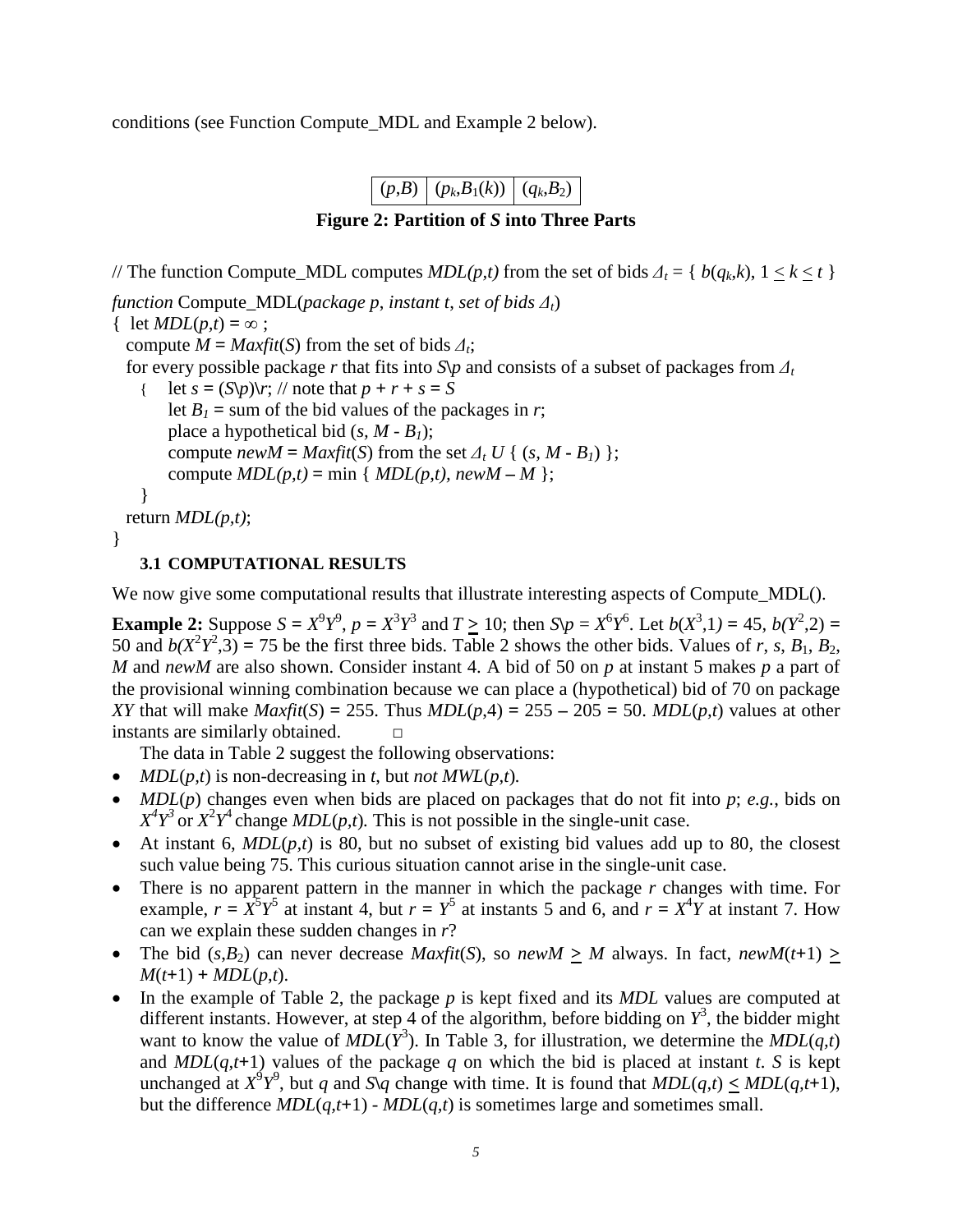• While Compute\_MDL() runs fast on the examples we have tried, in the worst case the running time is exponential in the number of bids. One way to speed it up would be to try and develop an incremental version that would determine, given a package *p*, the value of  $MDL(p,t+1)$  from the value of  $MDL(p,t)$  with a minimum of computation.

| $S = X^9Y^9$<br>$p = X^3 Y^3$<br>$S\backslash p=X^6Y^6$ |                     |     |        |                 |        |                                             |                |      |        |
|---------------------------------------------------------|---------------------|-----|--------|-----------------|--------|---------------------------------------------|----------------|------|--------|
|                                                         |                     |     | Maxfit |                 |        |                                             |                |      |        |
| Instant                                                 | Package             | Bid | S      | $S\backslash p$ | MWL(p) | r and $B_1$                                 | s and $B_2$    | newM | MDL(p) |
| $\overline{4}$                                          | $Y^3$               | 85  | 255    | 205             | 50     | $X^5Y^5 = (1) + (3) + (4) =$<br>205         | $XY = 70$      | 305  | 50     |
| 5                                                       | $\overline{X}^4Y^3$ | 125 | 330    | 210             | 120    | $Y^5 = (2) + (4) = 135$                     | $X^6Y = 120$   | 405  | 75     |
| 6                                                       | $X^2Y^4$            | 130 | 350    | 225             | 125    | $Y^5 = (2) + (4) = 135$                     | $X^6Y = 135$   | 430  | 80     |
| 7                                                       | XY                  | 55  | 360    | 260             | 100    | $\overline{X^4Y}$ = (1) + (7) = 100         | $X^2Y^5 = 175$ | 445  | 85     |
| 8                                                       | $X^2$               | 30  | 370    | 265             | 105    | $X^6Y=(1)+(7)+(8)=130$                      | $Y^5 = 145$    | 465  | 95     |
| 9                                                       | $X^2Y$              | 85  | 400    | 275             | 125    | $X^3Y^5 = (4) + (7) + (9) = 225$            | $X^3Y = 70$    | 505  | 105    |
| 10                                                      | $XY^2$              | 100 | 450    | 320             | 130    | $\overline{X}^6Y^2$ = (1) + (7) + (9) = 185 | $Y^4 = 135$    | 580  | 130    |

**Table 2: Values of** *MDL(p)* **in Example 2**

| Instant t | Package q                      | Bid | MDL(q)     |           |  |
|-----------|--------------------------------|-----|------------|-----------|--|
|           |                                |     | Before bid | After bid |  |
|           | 77J                            | 85  |            |           |  |
|           |                                | 125 | 50         | 95        |  |
| 6         | $\overline{Y}^2\overline{Y}^4$ | 130 | 75         | 130       |  |
|           | XY                             | 55  |            | 10        |  |
|           |                                | 30  |            |           |  |
|           | $X^2Y$                         | 85  | 20         | 30        |  |
|           |                                | 100 | 25         | 50        |  |

**Table 3:** *MDL(q)* **in Example 2**

## **3.2 THEORETICAL RESULTS**

Before we present any theoretical results related to Compute\_*MDL*, we establish a more basic claim, namely that in any CA, if package *q* is a subset of package *r* then  $MDL(q,t) \leq$  $MDL(r,t)$  at every instant *t*. This proof does not depend on the computation procedure described above but it makes use of a similar construction and argument. Claims 3 and 4 taken together imply that  $MDL(p,t)$  is in a certain sense well-behaved, since it is non-decreasing with time and subsets of a package *p* have *MDL* values no larger than that of *p*.

**Claim 4**: Let *q* and *r* be packages where *q* is a subset of *r*. Then  $MDL(q,t) < MDL(r,t)$  at every time instant *t*.

**Proof**: Suppose  $MDL(q,t) = A$  and  $MDL(r,t) = B$ . We want to show that  $A \leq B$ . We divide *S* into three regions, where the first region holds package  $r$  exactly, the second  $r_1$  consists of a subset of the packages on which bids have been placed at instants  $\leq t$ , and the third  $r_2$  equals  $(S\vert r)\vert r_1$ . The upper portion of Figure 3 shows the packages and the corresponding bids. Here,  $B_1$  is the sum of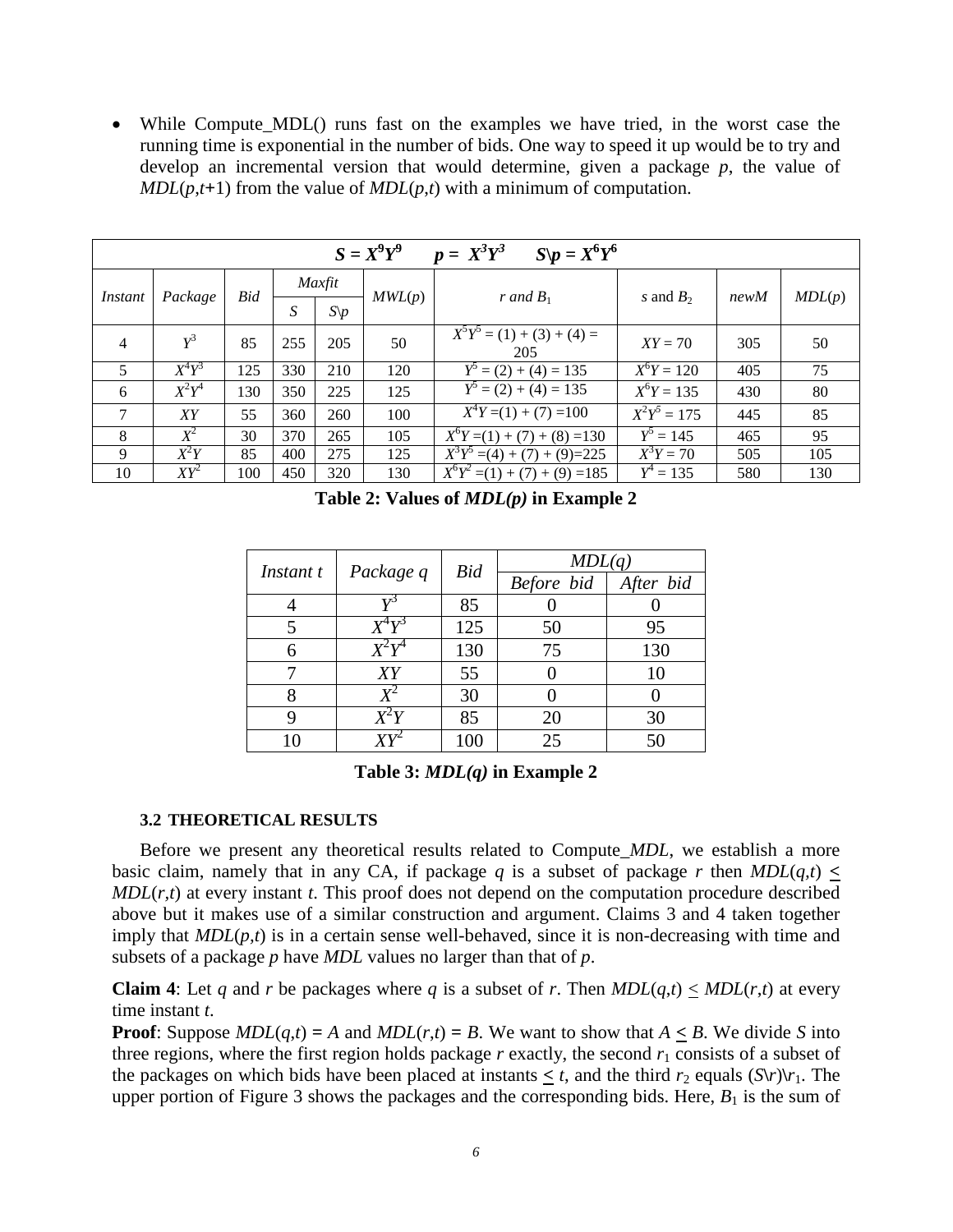the bid values on the packages that constitute  $r_1$ . We choose the value of  $B_2$  in such a way that *B*  $+ B_1 + B_2 = \text{Maxfit}(S,t)$ ; this cannot occur for a smaller value since  $MDL(r,t) = B$ . Some of the packages on which bids have been placed in the auction so far have gone into the second region. Of the remaining ones, some will fit into *p*, but the total of their bid values cannot exceed *B*.

|  | $ (r,B)   (r_1,B_1)   (r_2,B_2)$ |
|--|----------------------------------|
|  |                                  |
|  | $(q,B)$ $(q_1,B_1)$ $(q_2,B_2)$  |
|  |                                  |

**Figure 3: Proof of Claim 4**

To show that  $A \leq B$ , we now divide S into three parts, where the first part holds package q exactly, the second part  $q_1$  equals  $r_1$ , and the third part  $q_2 = (S\vert q)\vert q_1$  as shown in the lower portion of Figure 3. The bids are the same as in the upper portion. Here too  $B + B_1 + B_2 = \text{Maxfit}(S, t)$ . No difficulties arise since *q* is a subset of *r*, and it follows that  $A = MDL(q,t) \leq B$ . This argument is valid only when *q* is a subset of *r*.  $\Box$ 

At two instants  $t_1$  and  $t_2$ , where  $t_1 < t_2$ , let the package  $q$  be  $q_1$  and  $q_2$  respectively. Suppose  $q_1$ is a subset of  $q_2$ . Then by Claims 3 and 4 we must have  $MDL(q_1, t_1) \leq MDL(q_2, t_2)$ . It can be verified that Table 3 satisfies this condition.

We now show that Compute *MDL* does indeed determine  $MDL(p,t)$  exactly. We recall that  $MDL(p,t) = B$  if there is a bid  $(p,B)$  at instant  $t+1$  for which there is a sequence of bids that ensures  $(p,B)$  is in the winning combination at a future instant. We first establish that if this is the case then for an appropriate choice of a hypothetical bid, *p* will be in the provisional winning combination at instant *t***+**2.

**Claim 5**: Suppose  $b(q_1,k_1)$ ,  $b(q_2,k_2)$ ,  $b(q_3,k_3)$ , …,  $b(q_l,k_l)$  is the hypothetical sequence of bids at instants  $k_1, k_2,..., k_l$  needed to ensure that  $(p, MDL(p,t))$  is in the winning sequence at some instant  $\geq k_l$ . Here the  $k_j$ 's are  $> t+1$  and in increasing order. Then a bid  $(p, MDL(p, t))$  at instant  $t+1$ followed by a bid on package  $(q_1 + q_2 + ... + q_l)$  of value  $(b(q_1, k_1) + b(q_2, k_2) + ... + b(q_l, k_l))$  at instant  $t+2$  ensures that  $(p, MDL(p,t))$  is in the winning combination at instant  $t+2$ . **Proof**: Immediate. □

**Claim 6**: The procedure Compute\_MDL yields the correct value of *MDL*(*p*,*t*).

**Proof**: Suppose  $MDL(p,t) = B$ . Then by Claim 5, at instant  $t+2$  there must exist packages  $(p,B)$ ,  $(r, B_1)$ ,  $(s, B_2)$  as in Figure 3 such that  $p + r + s = S$  and  $B + B_1 + B_2 = M = \text{Maxfit}(S, t)$ . Here r consists of packages from *Δt*, *i.e.*, *r* is composed of packages on which bids have been placed at instants  $\lt t$ ,  $B_1$  is the sum of the corresponding bid values, and  $s = (S\backslash p)\backslash r$ . By definition, *B* must be the smallest bid value on *p* for which the above conditions are true. There are many possible choices for *r*. Compute\_MDL takes each such  $(r, B_1)$  pair and determines appropriate pairs  $(p, B)$ and (*s*,*B*<sub>2</sub>). Since *Maxfit*(*S*,*t*) has already been determined, given  $B_1$  we know the value of  $B + B_2$ , but *B* and  $B_2$  are not individually known to us. To overcome this problem, we place a hypothetical bid (*s*, *M* - *B*1) at instant *t***+**1 and compute *Maxfit*(*S*) afresh to get *newM*, which must be **>** *M* since an additional bid has been placed. We now work backwards. The quantity (*newM* **–** *M*) is subtracted from *M* -  $B_1$  to give us  $B_2$ , and a new bid  $(p,B)$  is now placed, where  $B = newM$ **–** *M*. The algorithm varies *r* and gets the minimum value of *B*; the construction ensures that there cannot exist any combination of packages in  $\Delta t$ <sup></sup> $\uparrow$  with values that add up to a quantity > *B*.  $\Box$ 

#### **4. CONCLUSION**

In some areas of business activity, such as in the procurement and sale of goods and materials,